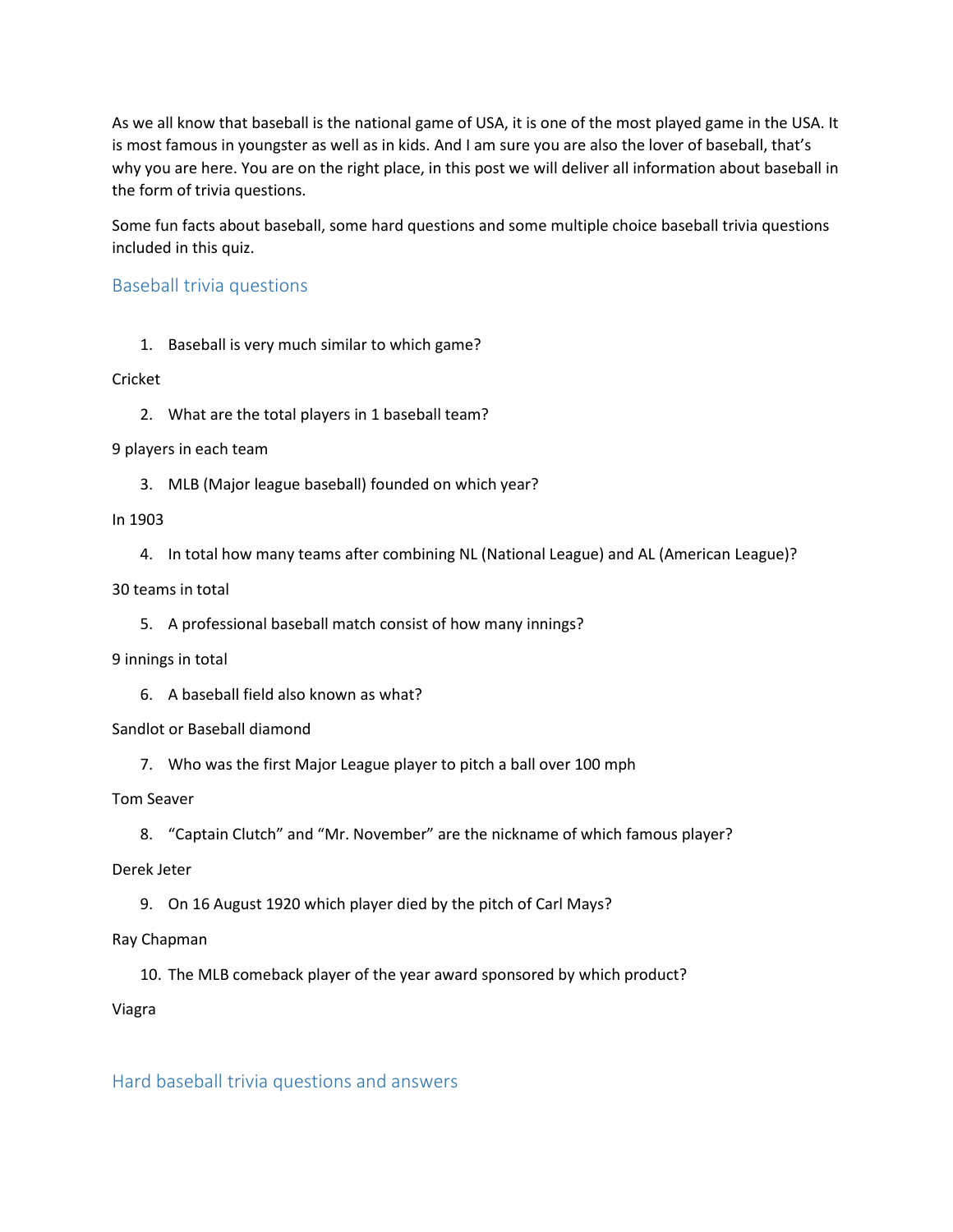11. Which player hold the record of maximum hits in a season?

Lchiro Suzuki 262 hits in 2004 season

12. Which 2 cities have the oldest baseball stadium?

Boston and Detroit

13. The game baseball originated from which country?

England

14. Which and who designed the initial baseball rules?

In 1845, Alexander Cartwright

15. In which year American league found?

## In 1901

16. Boston American team first won baseball world series in which year?

In 1903

17. Which is the most common type of pitch that pitchers thrown?

# Fastball

# Impossible baseball trivia

18. Who hold the maximum home run in the major league baseball?

Barry Bonds with 762 home runs

19. The only player who play in a super bowl and a world series?

Deion Sanders

20. In 1998 who break the single season home run?

Mark McGwire

21. Baseball hall of fame located where?

# Cooperstown New York

22. Moses Fleetwood Walker was the first black baseball player to play in the major league? Is it true or not?

True

23. Which team first time introduce salaries for players?

Cincinnati Red Stockings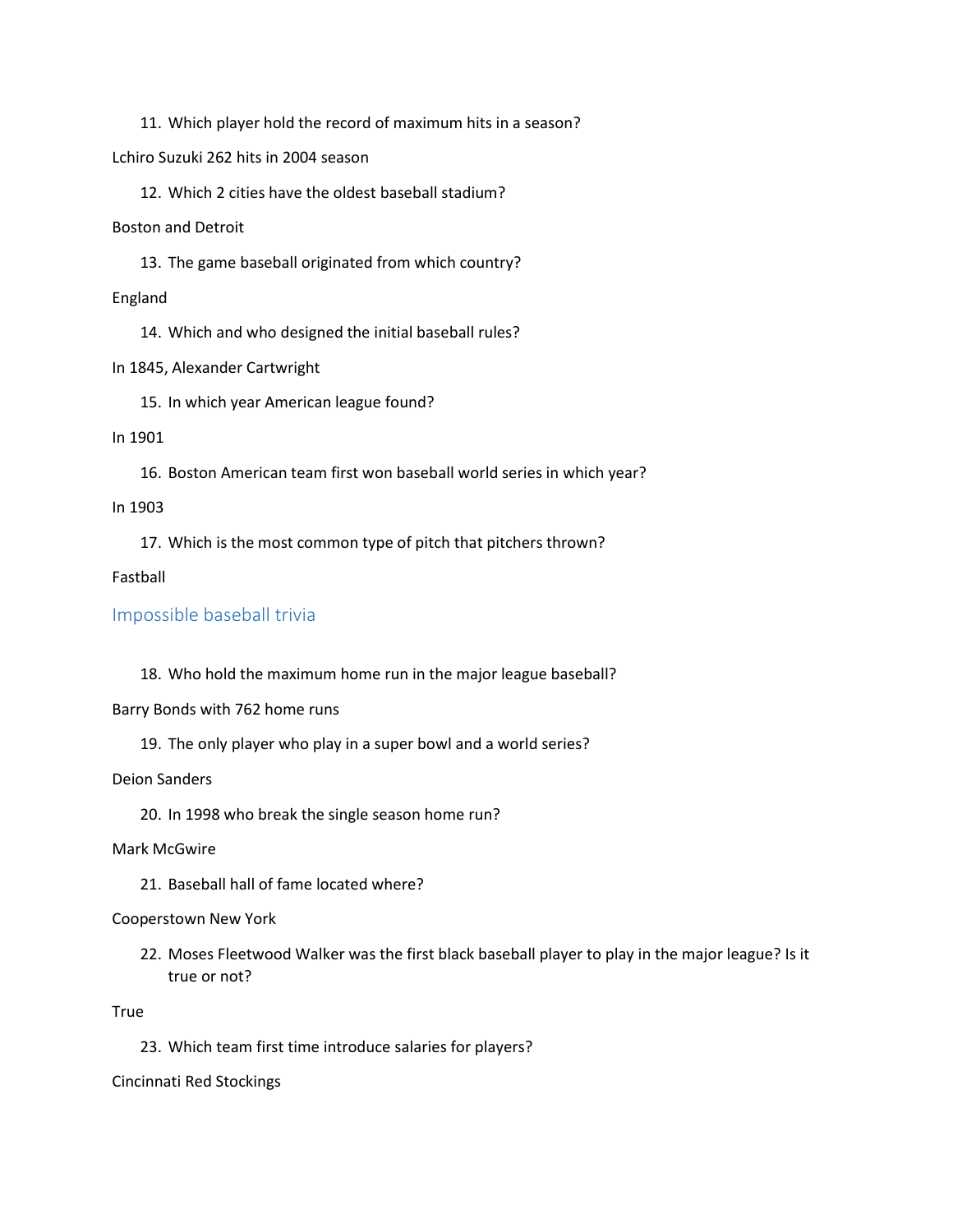# 24. The famous baseball player Yogi Berra original name was what?

# Lawrence Peter Berra

Multiple choice baseball trivia questions and answers

- 25. Atlanta's Major League baseball team name is what?
- 1. St. Louis Cardinals
- **2. Atlanta Braves**
- 26. Which player play the maximum World Series games?

## Yogi Berra

- 27. In 1980's which player had more hits?
- **1. Robin Yount**
- 2. Peter Berra
- 28. First baseball world series held on which year?
- 1. 1902
- 2. 1905
- **3. 1903**
- 29. First player to win triple crown in major league baseball?
- 1. Robbin Yount
- **2. Tommy Bond**
- 30. "The Little Professor" was the nickname of which player?
- 1. Tommy Bond
- 2. Dominic DiMaggio

# Fun baseball trivia

31. The maximum home run hit by one player in a single major league game was?

4

32. Designated hitter rule created on which year?

1973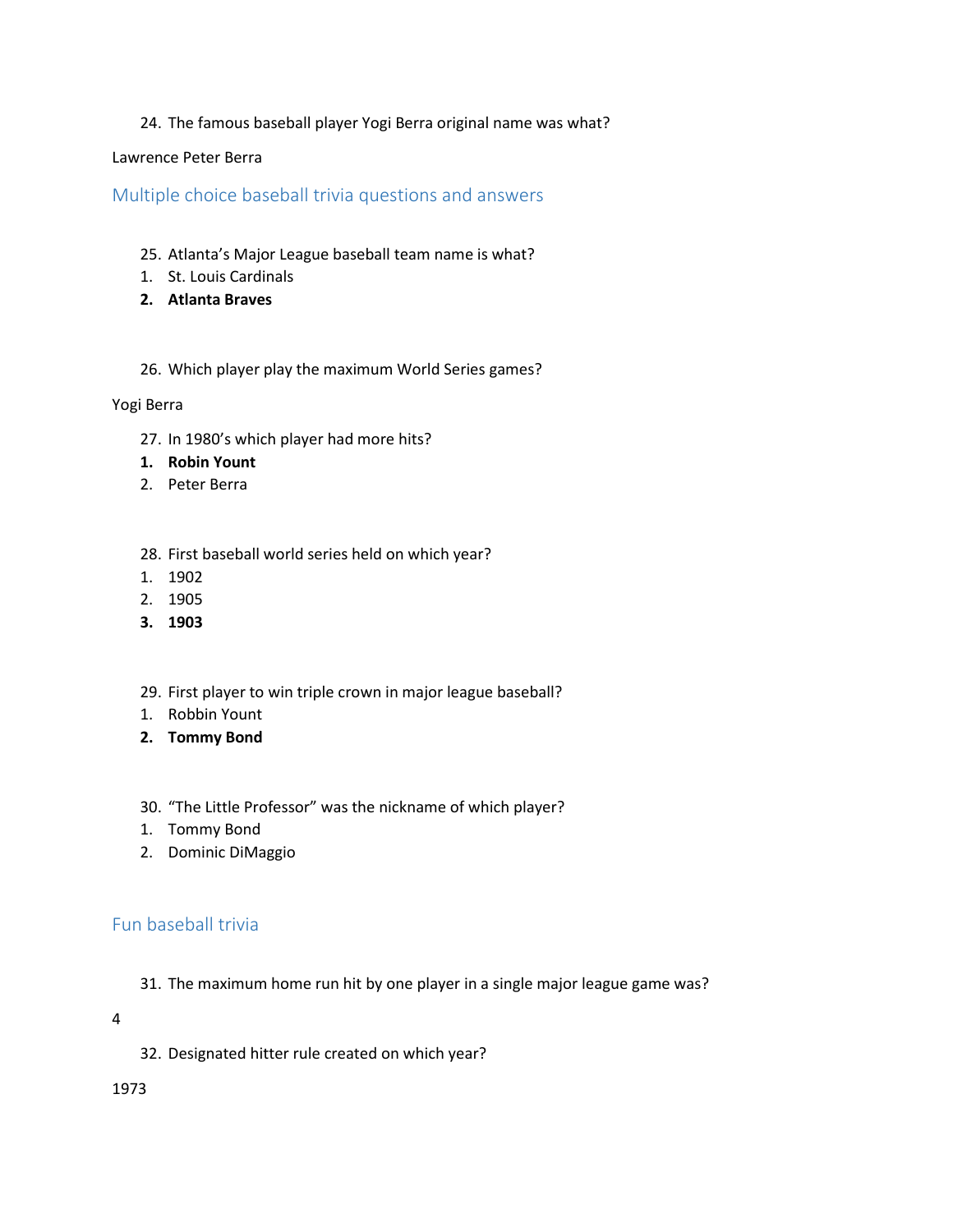33. The approximate size of baseball ground is what?

# 2 acres

34. In baseball ground which player is known as "1"?

#### The Pitcher

35. The Pitcher Southpaw is left handed or right handed?

#### Left handed

36. In which year Texas Rangers founded?

## Founded in 1961

37. What was the first name of Taxa's Rangers?

## Washington Senators

38. Who quoted this famous line "I ain't ever had a job, I just always played baseball"?

## Satchel Paige

39. "The Wizard" nickname gained by which player?

## Ozzie Smith

# Easy baseball trivia questions with answers

# 40. In baseball OPS stand for what?

#### On-base Plus Slugging

41. Famous baseball quote "You don't save a pitcher for tomorrow. Tomorrow it may rain" quoted by who?

Leo Durocher

42. Who said this famous line "What does George know about Yankee pride? When did he ever play for the Yankees"?

Billy Martin

43. Which player holds the record for the highest career on-base percentage (OBP)?

Ted Williams

- 44. WHIP stand for what in baseball?
- Walk and Hits Per Inning Pitched
	- 45. Which player got the nickname "The big unit"?

#### Randall David Johnson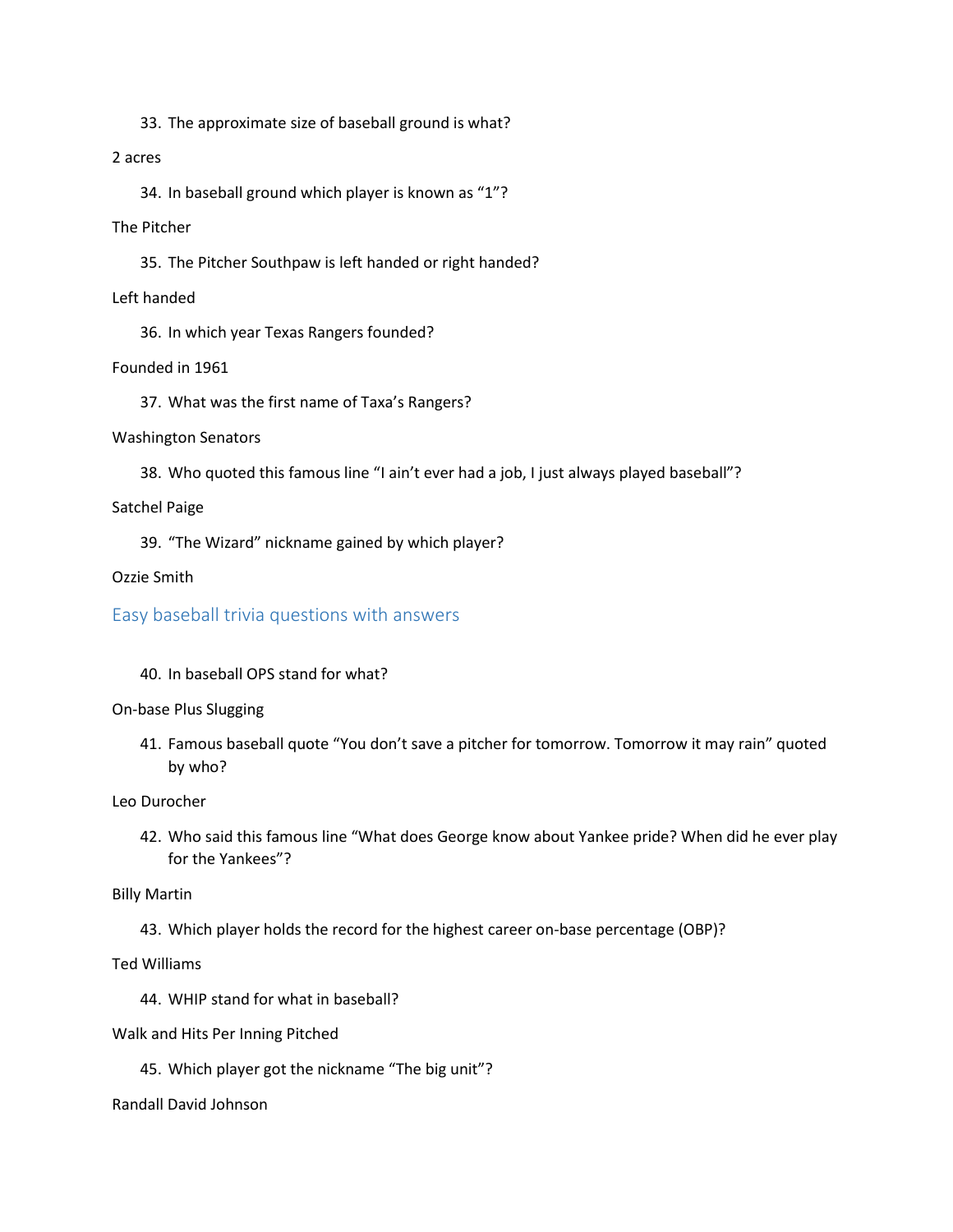# Baseball trivia questions and answers 2018 and 2016

46. 2018 MLB season start on which date?

#### March 29, 2018

47. World series 2018 started on which date?

#### October 23, 2018

48. Who was the winner in 2018 baseball world series

# Boston Red Sox

49. True or false: Los Angeles Dodgers was the runner-up team in 2018 World Series?

#### **True**

50. In total how many matches played in MLB 2018 season?

#### 162 matches

51. Major League Baseball season 2016 start on which date?

April 3, 2016

# Baseball rules trivia

52. How many maximum outs in an innings?

#### Total 6 outs in an inning

53. "Keystone sack" located on which base?

#### Second base

54. The total number of empire in baseball game?

#### 1

55. AB in baseball stand for what?

#### At Bat

56. If a ball hits the FOUL pole. What does it means?

#### Home run

57. "Hot corner" belongs to what base?